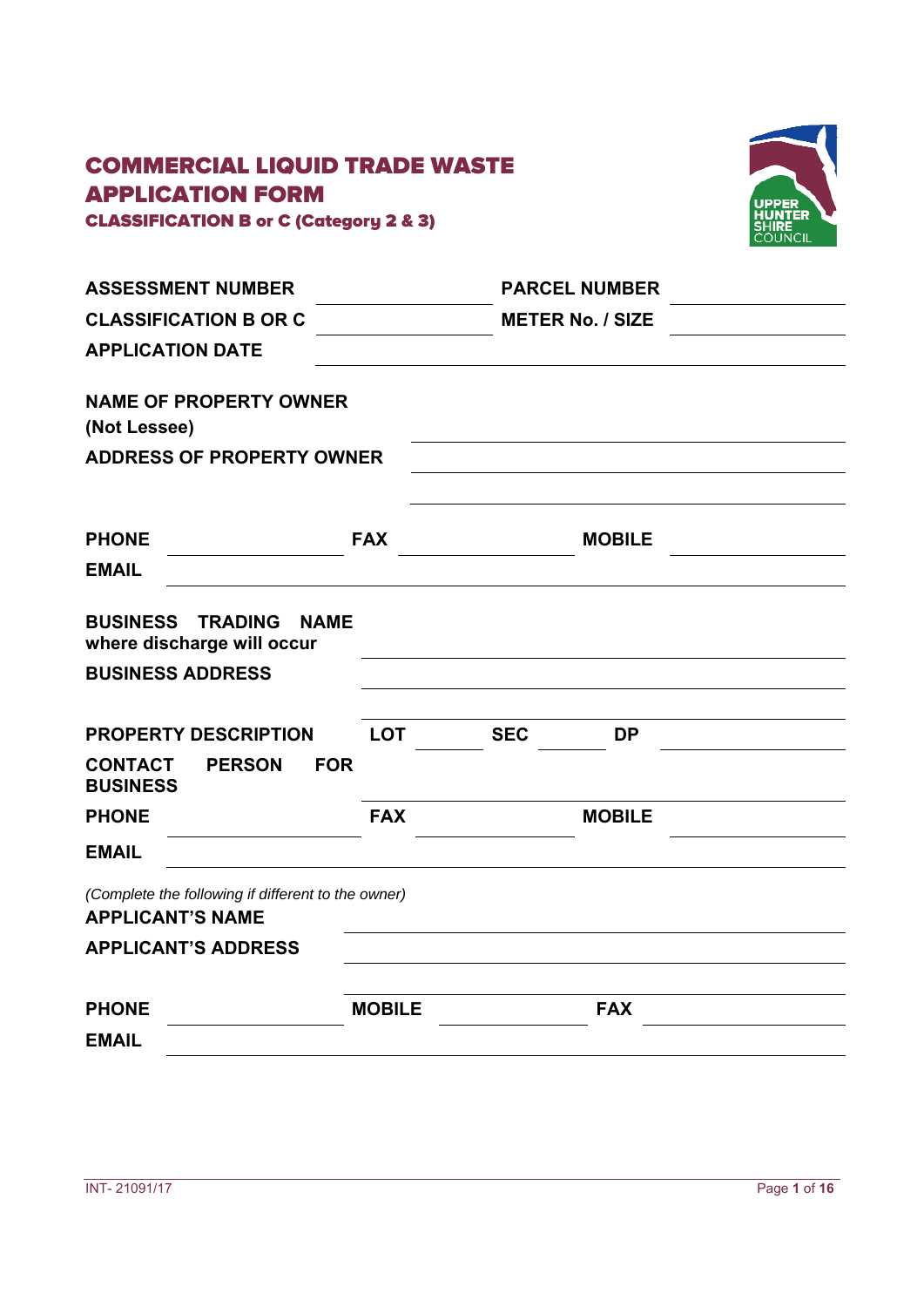# **The Liquid Trade Waste Application Fee for Classification B for the Financial Year is**

#### **The Liquid Trade Waste Application Fee for Classification C for the Financial Year is \_\_\_\_\_\_\_\_**

### **TYPE OF BUSINESS**

- $\checkmark$  Commercial retail food preparation activities please fill out and attach Section 1
- $\checkmark$  Other commercial activities please fill out and attach Section 2 Mechanical Repairers, Section 3 - Laboratory or Section 4 – Animal Wash, as appropriate

#### **DESCRIPTION OF FLOW**

**Maximum rate of discharge to sewer** kL/hour or L/second

**Maximum daily discharge to sewer** 

# **LIQUID TRADE WASTE EQUIPMENT AND SERVICE / MAINTENANCE DETAILS**

| <b>Pit</b><br>No. | Exist.<br><b>or</b><br>Prop.<br>(E or<br>P) | <b>Pretreatment</b><br><b>Equipment</b> | <b>Volume</b><br>(Litres)<br>or Flow<br>Rate<br>(Litres/<br>Hr) | Date of Last<br><b>Pumpout and</b><br>/ or Service /<br><b>Maintenance</b> | <b>Pumpout /</b><br>Service /<br><b>Maintenance</b><br><b>Frequency</b><br>(Weeks) | <b>Waste Haulage</b><br>Contractor /<br><b>Service</b><br><b>Maintenance</b><br><b>Contractor</b> |
|-------------------|---------------------------------------------|-----------------------------------------|-----------------------------------------------------------------|----------------------------------------------------------------------------|------------------------------------------------------------------------------------|---------------------------------------------------------------------------------------------------|
|                   |                                             |                                         |                                                                 |                                                                            |                                                                                    |                                                                                                   |
|                   |                                             |                                         |                                                                 |                                                                            |                                                                                    |                                                                                                   |
|                   |                                             |                                         |                                                                 |                                                                            |                                                                                    |                                                                                                   |
|                   |                                             |                                         |                                                                 |                                                                            |                                                                                    |                                                                                                   |
|                   |                                             |                                         |                                                                 |                                                                            |                                                                                    |                                                                                                   |
|                   |                                             |                                         |                                                                 |                                                                            |                                                                                    |                                                                                                   |
|                   |                                             |                                         |                                                                 |                                                                            |                                                                                    |                                                                                                   |

kL/day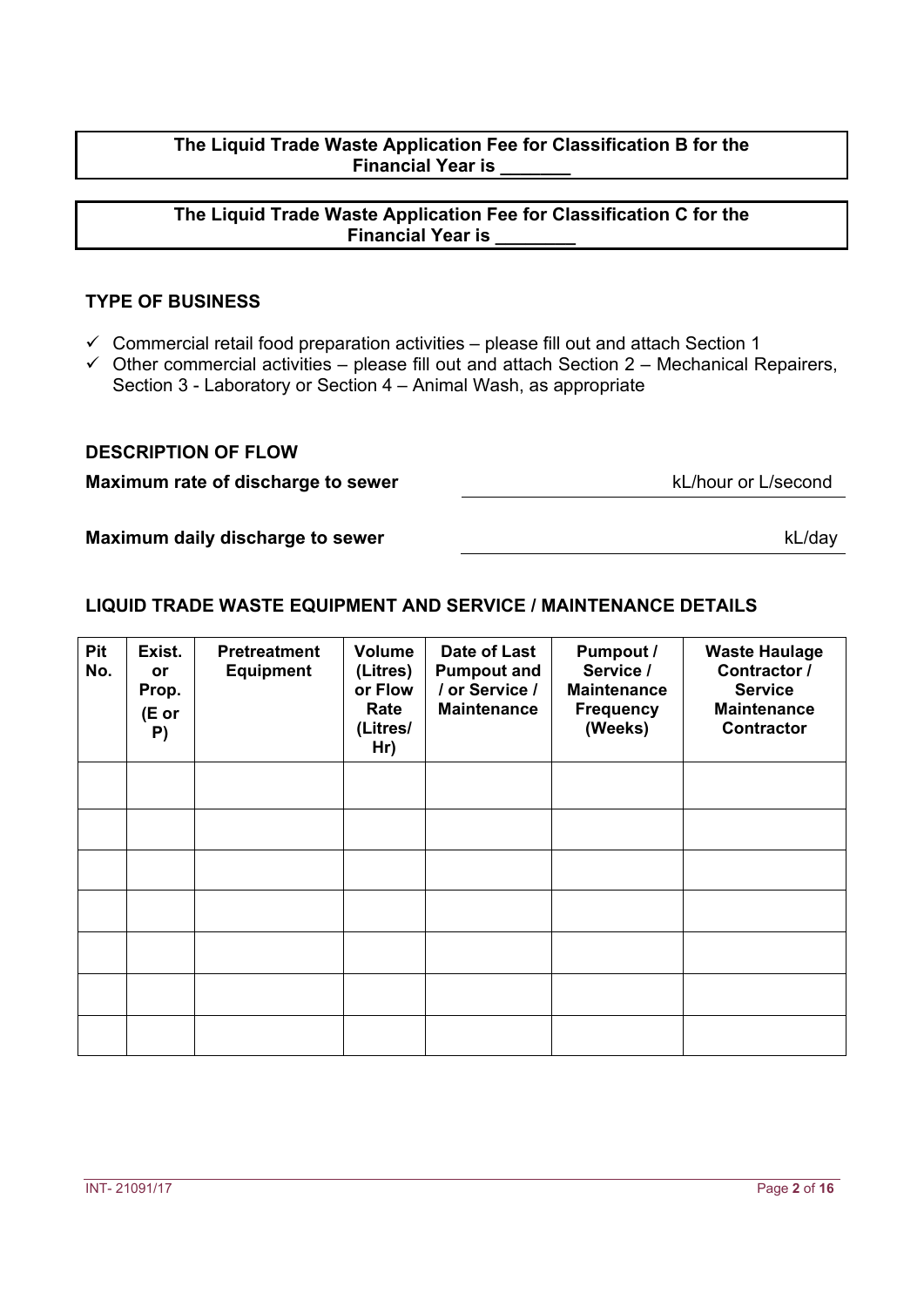# **PROHIBITED SUBSTANCES**

The following substances are prohibited from being discharged into the sewerage system:

- Organochlorine weedicides, fungicides, pesticides, herbicides and substances of a similar nature and/or wastes arising from the preparation of these substances;
- Organophosphorus pesticides and/or waste arising from the preparation of these substances;
- $\clubsuit$  Any substances liable to produce noxious or poisonous vapours in a sewerage system;
- Organic solvents and mineral oil;
- \* Any flammable or explosive substances;
- Discharges from "Bulk Fuel Depots";
- ❖ Chromate from cooling towers;<br>❖ Natural or synthetic resins, pla
- Natural or synthetic resins, plastic monomers, synthetic adhesives, rubber and plastic emulsions;
- ❖ Rain, surface, seepage or subsoil water, unless specifically permitted;<br>❖ Solid matter:
- Solid matter;
- $\cdot \cdot$  Any substance assessed as not suitable to be discharged to the sewerage system; and
- $\div$  Waste liquids that contain pollutants at concentrations which inhibit the sewage treatment process – refer *Guidelines for Sewerage Systems: Acceptance of Trade Waste (Industrial Waste)* (ARMCANZ/ANZECC, 1994).

# **PLANS**

Application to be accompanied by two (2) copies of plans showing:

- details and location of all processes, tanks, pits and apparatus associated with the generation of liquid trade waste
- details of the proposed liquid waste treatment processes
- details of pipes, floor drainage used to convey the effluent
- a full schematic layout of the proposed/existing waste pre-treatment facilities for liquid trade waste prior to discharge to the sewerage system
- flow diagram and hydraulic profile of proposed treatment apparatus
- capacity/dimensions, material of construction and lining, operation and maintenance of all pits, tanks, dosing systems, pumps, etc
- details of the integrity of the pH correction system (diversion system, recording, alarms – location, failsafe, tamperproof)
- Any additional details as requested by Council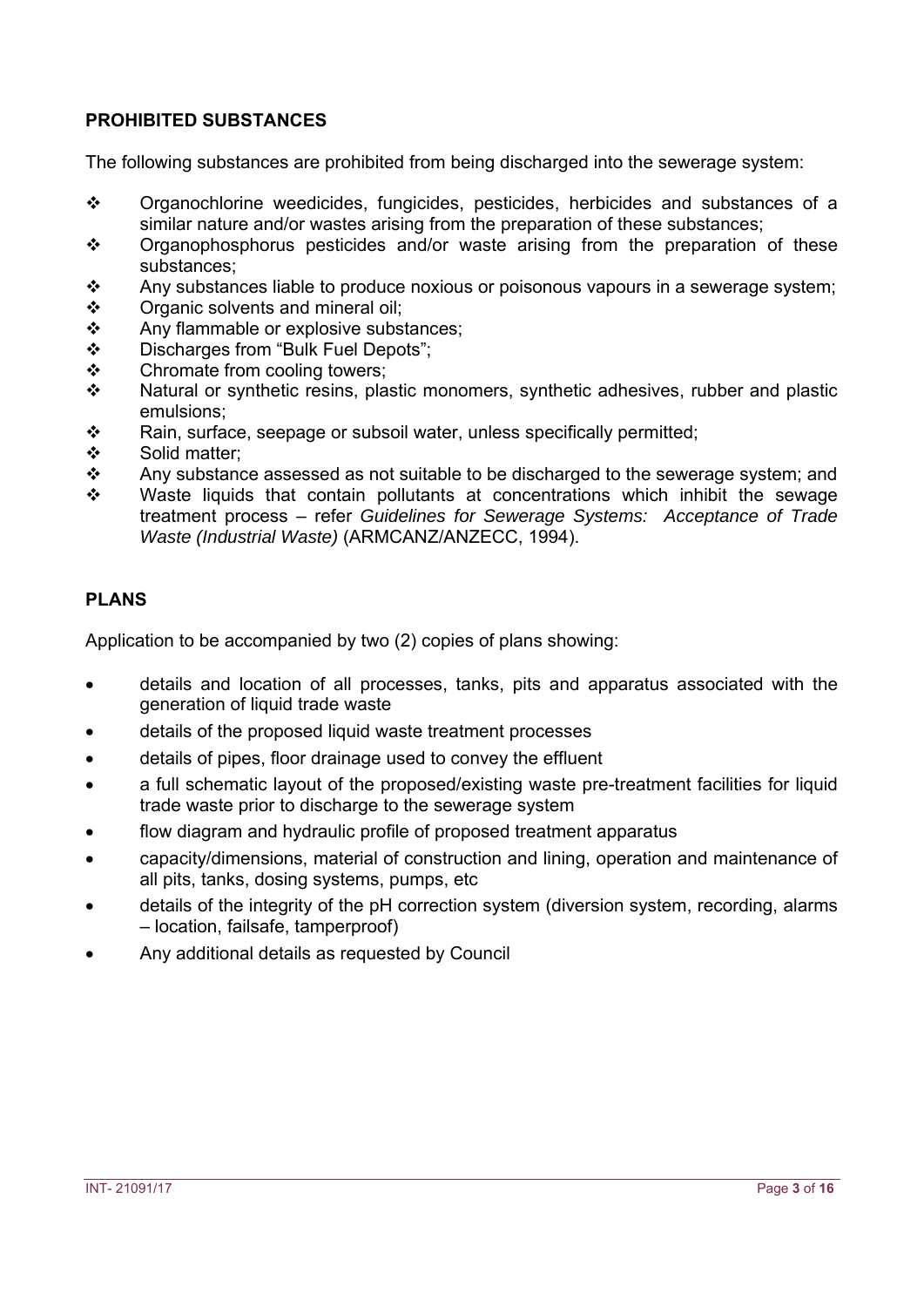Please include all details as requested (if insufficient space, attach as clearly labelled appendices).

# **NAME OF PROCESSES GENERATING LIQUID TRADE WASTE**



# **TYPE AND QUANTITY OF RAW MATERIALS PROCESSED**

#### **DESCRIPTION OF WASTE**

- List of all expected pollutants including substances contained in wash down detergents, boiler and cooling water and other sources
- Expected maximum and average concentrations of pollutants
- Sample analysis results of the proposed waste

*Acceptable means of sample analysis data collection:* 

- *(i) Sample analysis results from a similar existing process*
- *(ii) Collection of the proposed waste from a trial pre-treatment plant*
- *(iii) Stand alone pre-treatment manufacturer's waste quality expectations*

*(iv) Configured pre-treatment – consultant's calculations based on experience of a similar installation* 

Attach details and supporting documentation of data collection method

When detailing the nominated pollutants where there is no possibility of discharge to the sewerage system because none of the substance is stored or used at the premises, write "NIL"

*Note: The sample analysis tests shall be carried out by a NATA approved laboratory with accreditation for analysis of the nominated pollutants in the application or a laboratory acceptable to NOW.*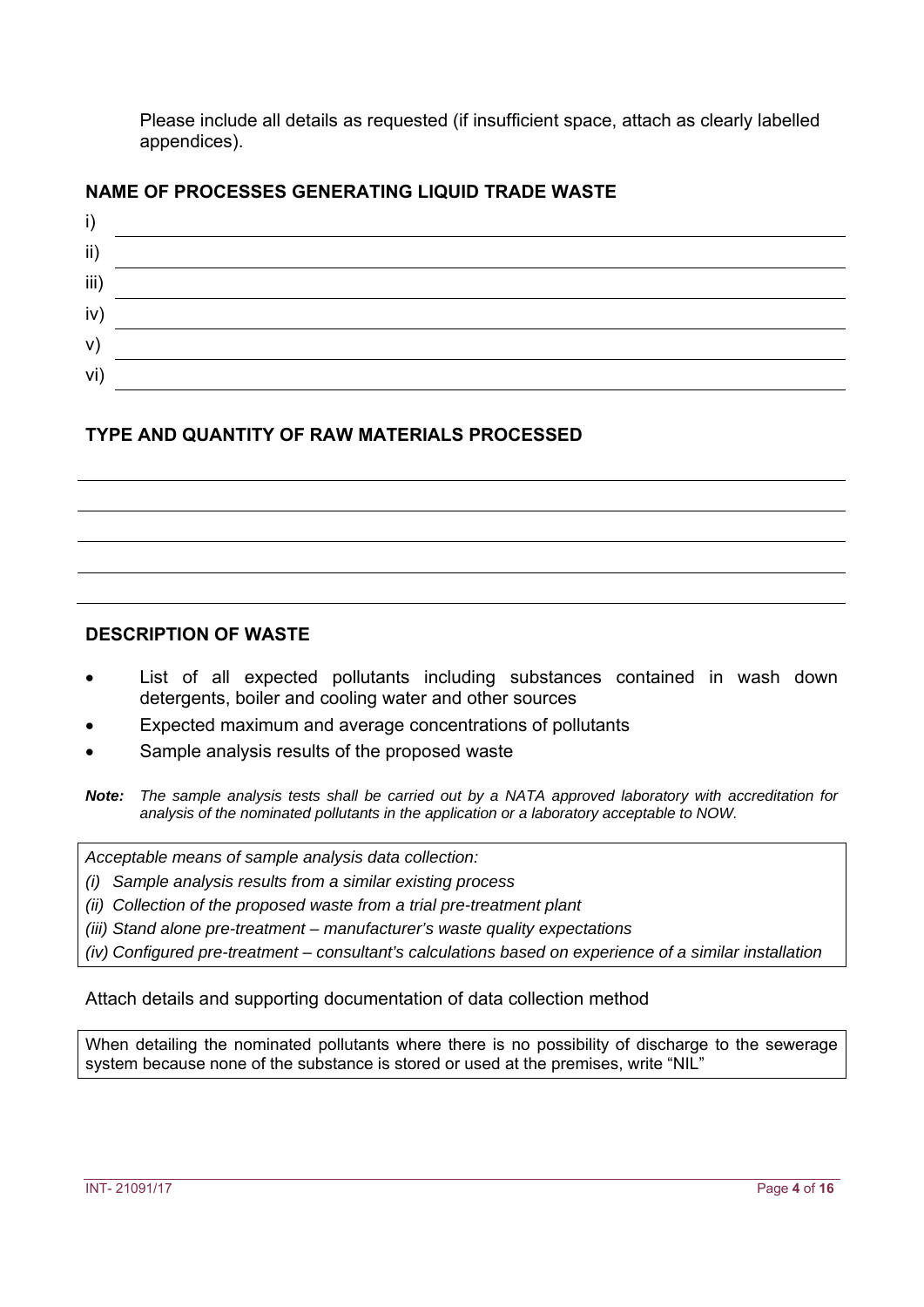| <b>Parameter</b>                                      | <b>Acceptance Guideline Limits<sup>+</sup></b>                                                                                                                                                                                               | Average | <b>Maximum</b> |
|-------------------------------------------------------|----------------------------------------------------------------------------------------------------------------------------------------------------------------------------------------------------------------------------------------------|---------|----------------|
|                                                       | mg/L                                                                                                                                                                                                                                         | mg/L    | mg/L           |
| BOD <sub>5</sub><br>and<br>Suspended<br><b>Solids</b> | Normally, approved at 300 mg/L each. Concentration<br>up to 600 mg/L and in some cases higher<br>concentration for low mass loadings may be<br>acceptable if the treatment works has sufficient<br>capacity and odour will not be a problem. |         |                |
| COD                                                   | Normally, not to exceed BOD <sub>5</sub> by more than three<br>times. This ratio is given as a guide only to prevent<br>the discharge of non-biodegradable waste.                                                                            |         |                |
| <b>Total Dissolved</b><br>Solids                      | Up to 4000 mg/L may be accepted. The acceptance<br>limit may vary depending on an effluent disposal option<br>and is subject to a mass load limit.                                                                                           |         |                |
| Temperature                                           | Less than $38^{\circ}$ C.                                                                                                                                                                                                                    |         |                |
| рH                                                    | Within the range 7.0 to 9.0.                                                                                                                                                                                                                 |         |                |
| Oil and Grease                                        | 100 mg/L if the volume of the discharge does not<br>exceed 10% of the design capacity of the treatment<br>works, and 50 mg/L if the volume is greater than 10%.                                                                              |         |                |
| Detergents                                            | All industrial detergents are to be biodegradable. A<br>limit on the concentration of 50 mg/L (as MBAS) may<br>be imposed on large liquid trade wastes.                                                                                      |         |                |
| Colour                                                | No visible colour when the waste is diluted to the<br>equivalent dilution afforded by domestic sewage flow.                                                                                                                                  |         |                |
| Radioactive<br>Substances                             | The discharge must comply with the Radiation Control<br>Act 1990.                                                                                                                                                                            |         |                |

*+ Council may vary the acceptance limits having regard to the discharge characteristics and capacity of its sewerage system.* 

# **ACCEPTANCE GUIDELINES FOR INORGANIC COMPOUNDS +**

| <b>Parameter</b>               | <b>Acceptance Guideline Limits</b><br>mg/L | Average<br>mg/L | <b>Maximum</b><br>mg/L |
|--------------------------------|--------------------------------------------|-----------------|------------------------|
| Ammonia (as N)                 | 50                                         |                 |                        |
| <b>Boron</b>                   | 25                                         |                 |                        |
| <b>Bromine</b>                 | 5                                          |                 |                        |
| Chlorine                       | 10                                         |                 |                        |
| Cyanide                        | 5                                          |                 |                        |
| Fluoride                       | 20                                         |                 |                        |
| Nitrogen (total Kjeldahl)      | 100                                        |                 |                        |
| Phosphorus                     | 20                                         |                 |                        |
| Sulphate (SO <sub>4</sub> )    | 100                                        |                 |                        |
| Sulphide (as S)                | ◀                                          |                 |                        |
| Sulphite (as SO <sub>3</sub> ) | 15                                         |                 |                        |

*+ Council may vary the acceptance limits having regard to the discharge characteristics and capacity of its sewerage system.*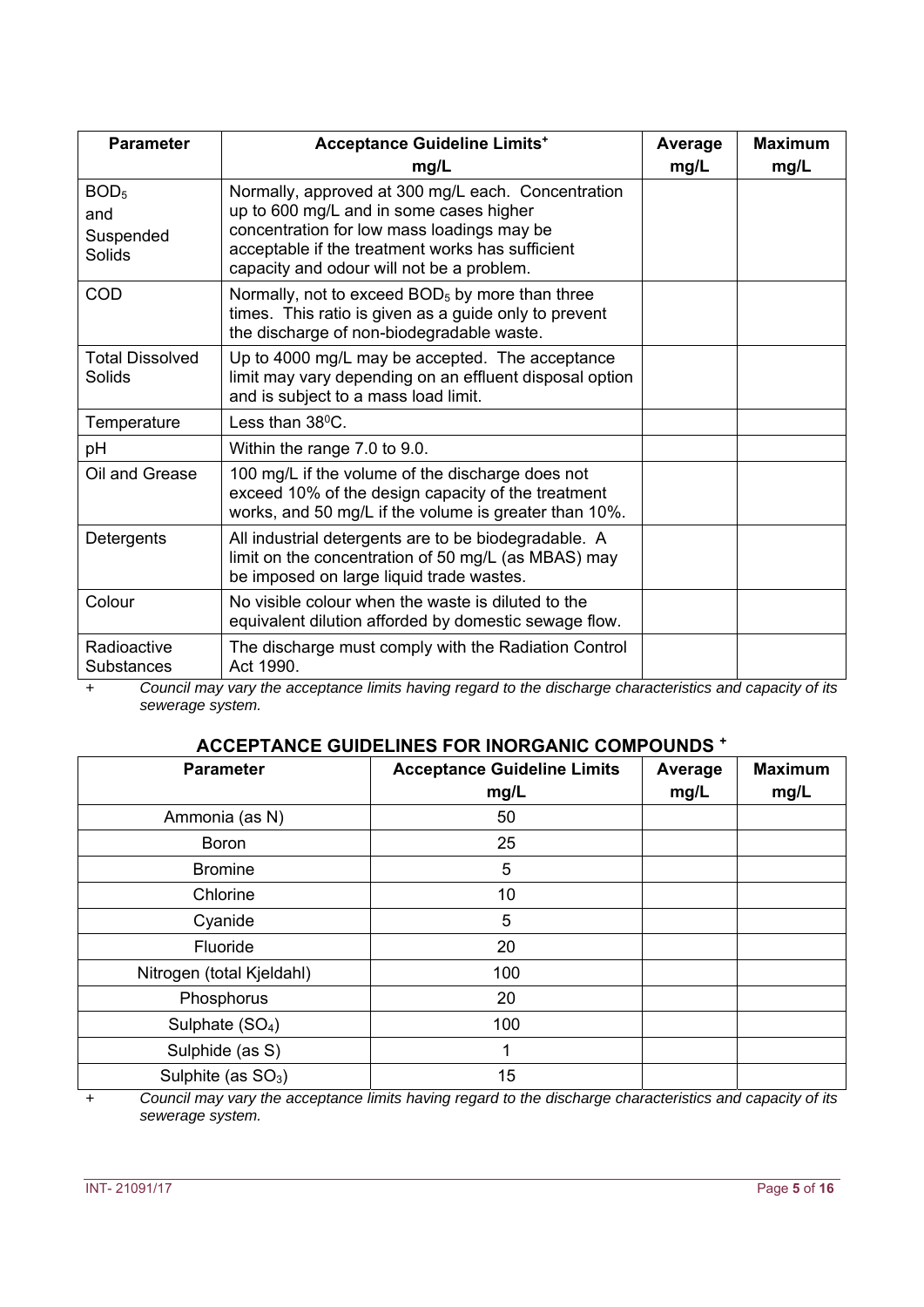# **ACCEPTANCE GUIDELINES FOR ORGANIC COMPOUNDS +**

| <b>Parameter</b>                                                                                    | <b>Acceptance Guideline Limits</b><br>mg/L | Average<br>mg/L | <b>Maximum</b><br>mg/L |
|-----------------------------------------------------------------------------------------------------|--------------------------------------------|-----------------|------------------------|
| Formaldehyde<br>*Acceptance of chemical toilet waste                                                | $50*$                                      |                 |                        |
| which contains formaldehyde will be<br>assessed on the available dilution in<br>the sewerage system |                                            |                 |                        |
| Phenolic compounds (except<br>pentachlorophenol)                                                    | 10                                         |                 |                        |
| Petroleum hydrocarbons (non-<br>flammable)                                                          | 30                                         |                 |                        |
| Pesticides (general)                                                                                | 0.1                                        |                 |                        |
| Pesticides (organophosphates)                                                                       | Nil                                        |                 |                        |
| Pesticides (organochlorines)                                                                        | Nil                                        |                 |                        |

*+ Council may vary the acceptance limits having regard to the discharge characteristics and capacity of its sewerage system.* 

#### **ACCEPTANCE GUIDELINES FOR METALS +**

*For small discharges, a daily mass load criteria may be used other than the concentration limit. An*  upper daily mass load can be applied to a large liquid trade waste discharge in addition to the *concentration limit.*

| <b>Parameter</b>      | <b>Acceptance Guideline</b><br>Limits mg/L | <b>Allowed Daily Mass</b><br>Limit g/d | Average<br>mg/L | <b>Maximum</b><br>mg/L |
|-----------------------|--------------------------------------------|----------------------------------------|-----------------|------------------------|
| Aluminium             | 100                                        |                                        |                 |                        |
| Arsenic               |                                            |                                        |                 |                        |
| Cadmium               |                                            |                                        |                 |                        |
| Chromium <sup>*</sup> |                                            | 15                                     |                 |                        |

*\* Where hexavalent chromium (Cr6+) is present in the process water, pre-treatment will be required to reduce it to the trivalent state (Cr3+), prior to discharge into the sewer. Discharge of hexavalent chromium (Cr6+) from chromate compounds used as corrosion inhibitors in cooling towers is not permitted.* 

| r - <del>.</del> |                |      |  |
|------------------|----------------|------|--|
| Cobalt           | 5              | 15   |  |
| Copper           | 5              | 15   |  |
| Iron             | 100            |      |  |
| Lead             | $\overline{2}$ | 6    |  |
| Manganese        | 10             | 30   |  |
| Mercury          | 0.02           | 0.05 |  |
| Molybdenum       | 10             | 30   |  |
| Nickel           | 5              | 15   |  |
| Selenium         | 5              | 15   |  |
| Silver*          | $\overline{2}$ | 6    |  |
| Tin              | 5              | 15   |  |
| Zinc             | 5              | 15   |  |

*+ Council may vary the acceptance limits having regard to the discharge characteristics and capacity of its sewerage system.* 

*\* This limit is applicable for large dischargers. The concentration of silver in the photoprocessing waste where a balancing tank is provided is not to exceed 5 mg/L.*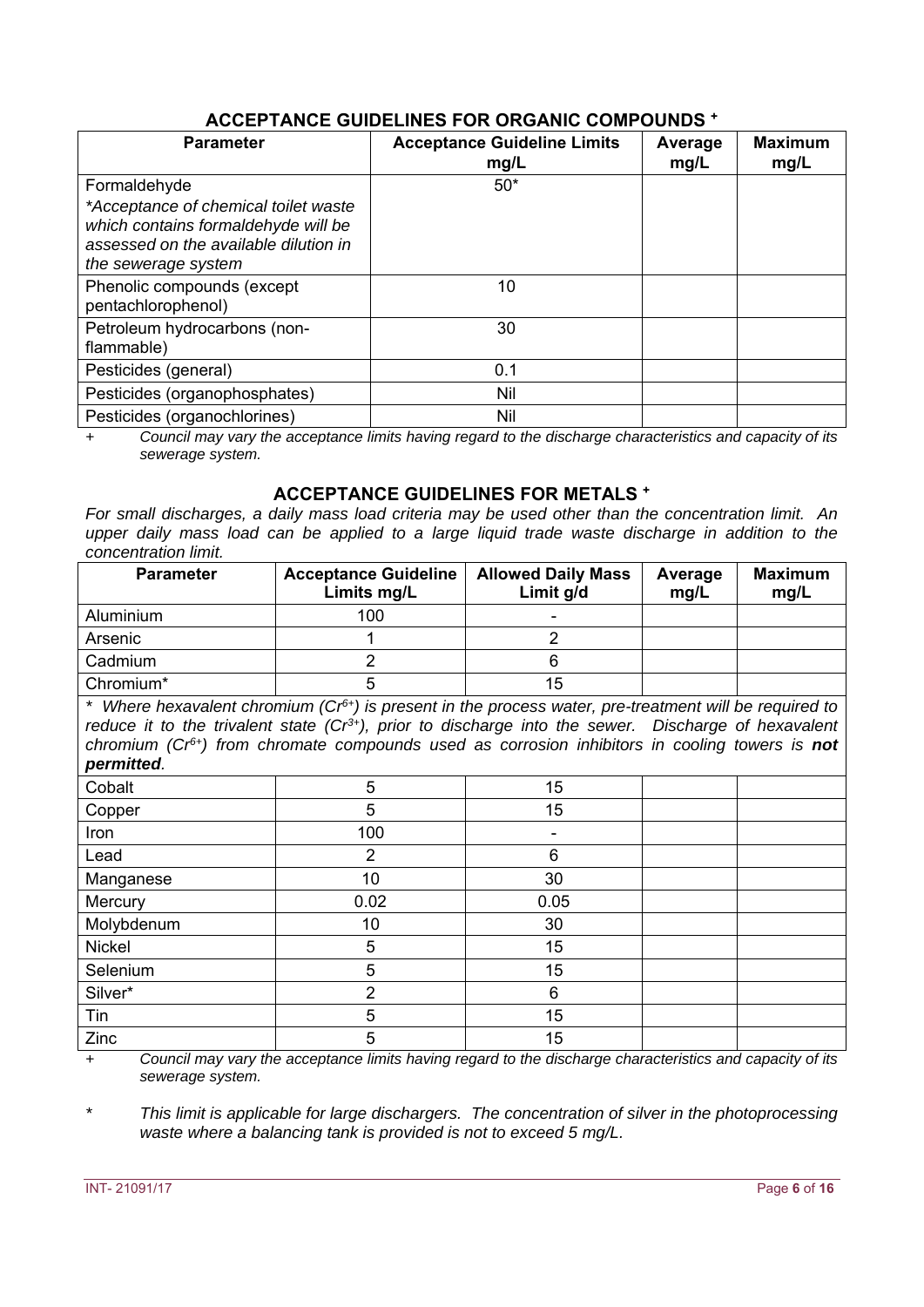### **NON SEWERAGE SYSTEM DISCHARGES/WASTES**

Details of management arrangement of waste streams/wastes that are not permitted or not intended to be discharged to the sewerage system.

# **DESCRIPTION OF FLOW**

The maximum daily and instantaneous rate of discharge (kL/h or L/s) is set on the available capacity of the sewer. Large dischargers are required to provide a balancing tank to even out the load on the sewage treatment works.

#### **Hours of days during which discharge will normally take place**

| <b>MONDAY TO FRIDAY</b> | TO |  |
|-------------------------|----|--|
| <b>SATURDAY</b>         | TO |  |
| <b>SUNDAY</b>           | TO |  |

#### **When are the peak periods of discharge during the day**

#### **Type of Discharge: (circle applicable type)**

- Batch flow
- Intermittent flow
- Continuous flow

#### **SPECIAL CIRCUMSTANCES**

Where the applicant considers there are special circumstances applicable to their discharge, these circumstances should be identified, eg:

- Seasonal discharges
- Large differences between average and maximum daily loads
- Variations to flow, which avoid peak domestic flows, etc
- Retention of discharges for extended periods

#### **Comments**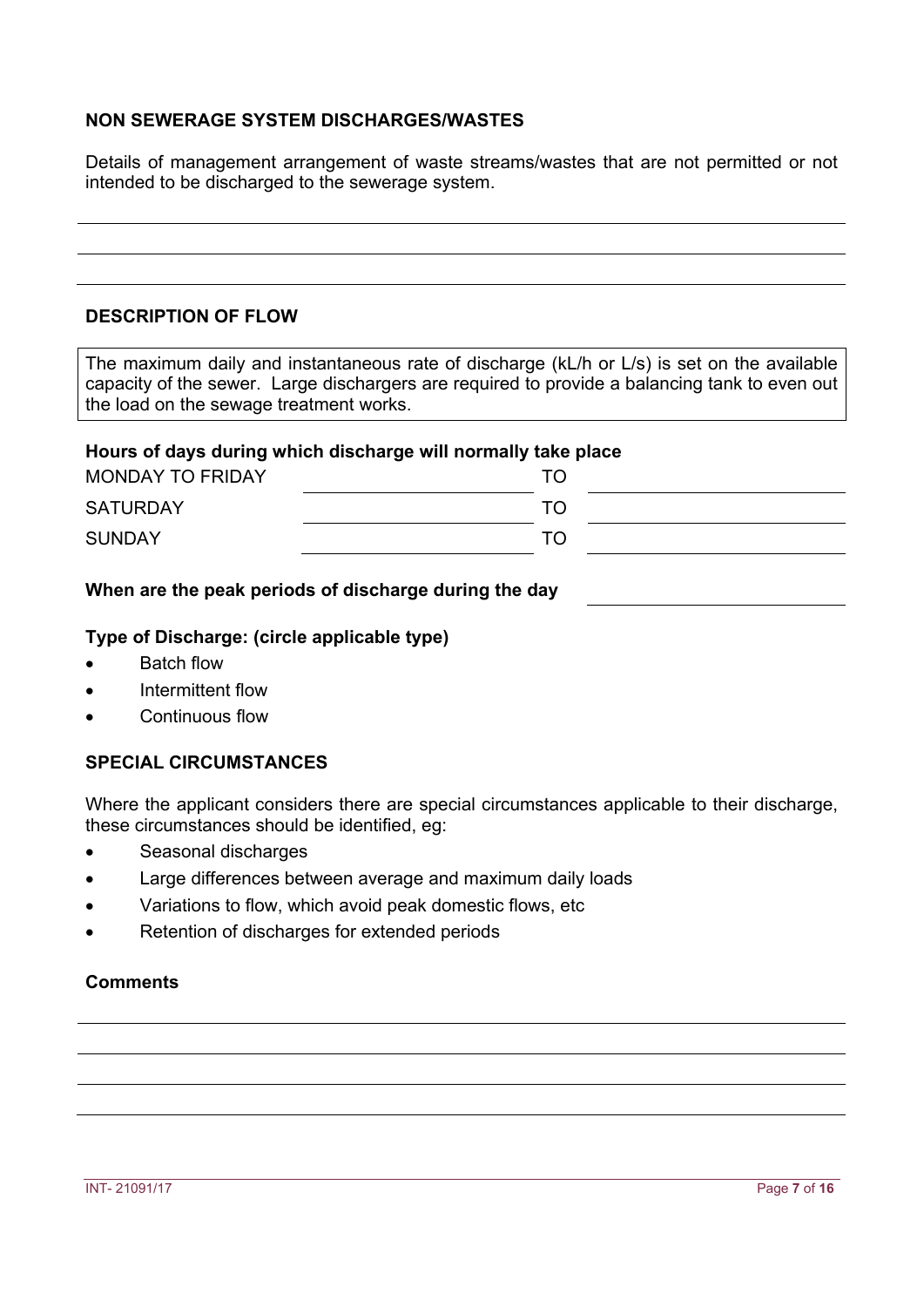#### **OPEN AREAS** *(Please attach stormwater drainage plan for the site)*

#### **Does the proposed installation contain open areas that will drain to the**  Yes/No **sewerage system?**

If yes, give details

#### *Stormwater is prohibited from being discharged into the council's sewerage system. The capacity for such flows is not provided in the sewerage system. Therefore, council does not generally accept the discharge of stormwater into the sewerage system.*

The discharge of limited quantities of first flush water from liquid trade waste generating areas will be considered where roofing cannot be provided because of safety or other important considerations.

Please provide the following information:

- reasons why the area cannot be fully or partially roofed and bunded to exclude stormwater;
- the dimensions and a plan of the area under consideration;
- the estimated volume of the stormwater discharge;
- information on rain gauging;
- information on a first flush system if proposed;
- measures proposed for diverting stormwater away from the liquid trade waste generating area; and
- report on other stormwater management options considered and why they are not feasible.

#### **WATER SUPPLY SOURCE (circle applicable type)**

- Bore/ground water/on site dam/watercourse
- Recycled/reuse water
- Town water
- Any water supply meter being installed

#### **Comments**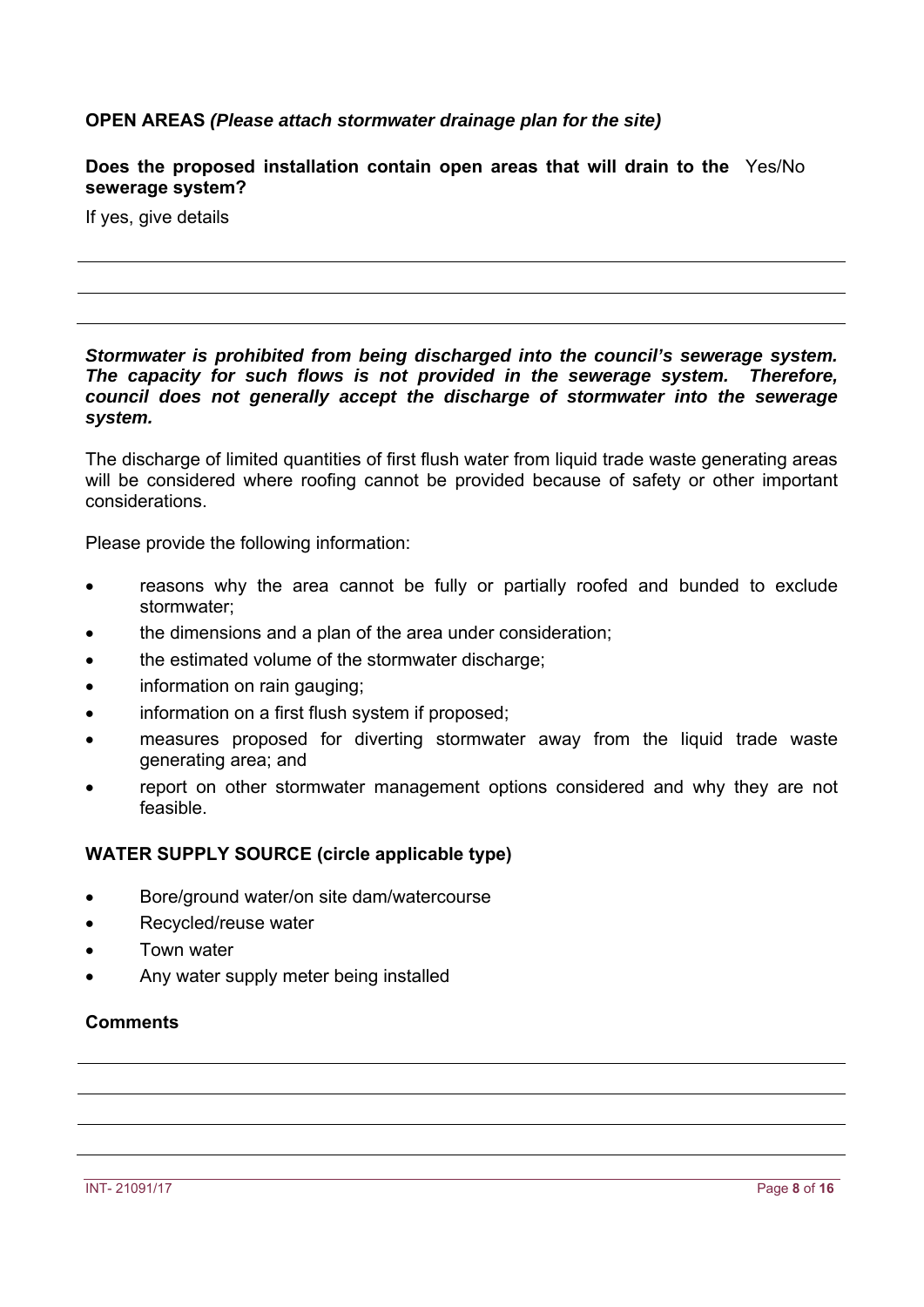# **FLOW MEASUREMENT LOCATION AND PROPOSED FLOW MEASUREMENT TO SEWER**

*Please attach details of flow measurement installed/proposed*

#### **DETAILS OF THE CHEMICALS TO BE USED ON SITE**

| <b>Substance</b> | Qty | Storage<br>liquid/solid | Location | <b>Bunding</b> |
|------------------|-----|-------------------------|----------|----------------|
|                  |     |                         |          |                |
|                  |     |                         |          |                |
|                  |     |                         |          |                |
|                  |     |                         |          |                |

*Note: Attach Material Safety Data Sheets prepared in accordance with the National Code of Practice (NOHSC : 2011) for chemicals to be used and are likely to be contained in the waste effluent.*

#### **ANY PROPOSED PLANS FOR FUTURE EXPANSION?** Yes/No

If yes, give details

# **SUPPORTING DOCUMENTATION**

Please attach any relevant supporting documentation. For example:

- Environmental Impact Statement
- Consultant's report
- DEC considerations/restrictions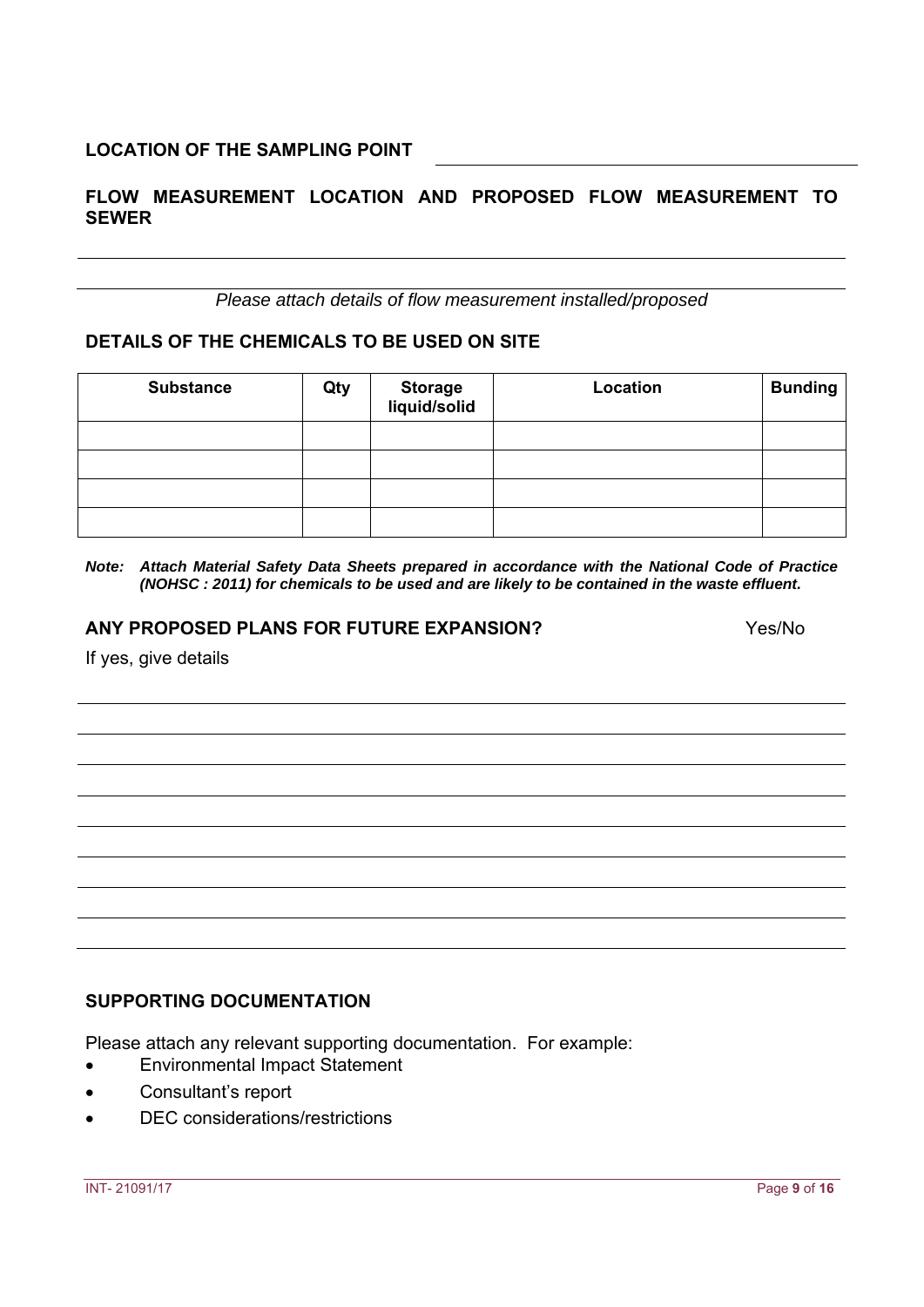# **ADDITIONAL INFORMATION/COMMENTS**

| Signature of owner or person<br>holding authority to sign | <b>Print Name (Block Letters)</b> | <b>Date</b>   |
|-----------------------------------------------------------|-----------------------------------|---------------|
|                                                           |                                   |               |
|                                                           | <b>MARTIN WESTPHAL</b>            |               |
| <b>Signature of Trade Waste</b><br><b>Officer</b>         | <b>Print Name (Block Letters)</b> | <b>Date</b>   |
| INT-21091/17                                              |                                   | Page 10 of 16 |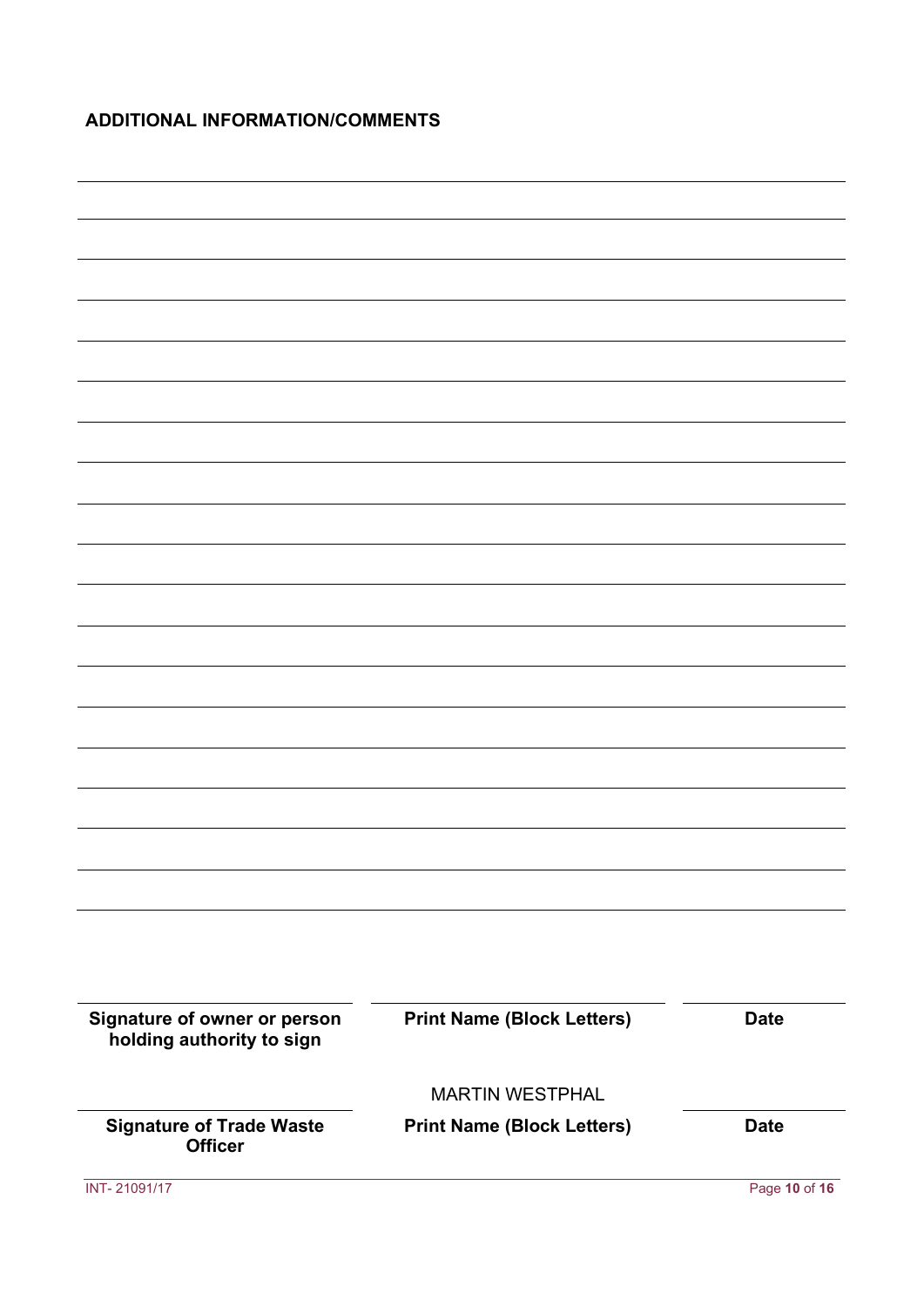#### **SECTION 1 STAND ALONE COMMERCIAL RETAIL FOOD PREPARATION BUSINESS**

### **Please fill out the following if your business is involved in commercial food preparation activities that discharge liquid trade waste to the sewerage system.**

In the table below, tick the 'name of process' that best describes what your business does, and write the number of seats or beds your business has (if any). In addition, please indicate if your premises contains the following:

#### **Potato peeling appliance/s** – number of appliances

**Dishwasher/s** – number of appliances

| <b>Tick</b> | <b>Name of Process</b>                                                 | No of Seats or<br><b>Beds</b> |
|-------------|------------------------------------------------------------------------|-------------------------------|
|             | Bakery (only bread baked on site)                                      |                               |
|             | Bakery (pies, sausage rolls, quiches, cakes cooked on premises)        |                               |
|             | Bakery (imported pies & sausage rolls)                                 |                               |
|             | Bakery (with coffee shop - eat in)                                     |                               |
|             | Bistro (no hot food cooked - sandwiches (coffee) only)                 |                               |
|             | Bistro (hot food cooked and served)                                    |                               |
|             | Boarding house/hostel kitchen                                          |                               |
|             | Butcher - retail                                                       | <b>NIL</b>                    |
|             | Café                                                                   |                               |
|             | Cafeteria                                                              |                               |
|             | Canteen                                                                |                               |
|             | Caterer                                                                |                               |
|             | Club                                                                   |                               |
|             | Coffee shop/sandwich shop - no hot food cooked or served               |                               |
|             | Coffee shop - hot food cooked or served                                |                               |
|             | Commercial kitchen/caterer                                             |                               |
|             | Community hall kitchen - tea and coffee only                           |                               |
|             | Community hall kitchen - hot food cooked and served                    |                               |
|             | Chicken - BBQ/charcoal                                                 |                               |
|             | Chicken - retail fresh outlet with cutting and preparation of meat     |                               |
|             | Day care centre                                                        |                               |
|             | Delicatessen - no meat cooked on site - no hot food prepared or served |                               |
|             | Delicatessen - hot food prepared or served                             |                               |
|             | Doughnut shop                                                          |                               |
|             | Fish shop - fresh (retail) no cooking on site                          |                               |
|             | Fish shop - cooking on site                                            |                               |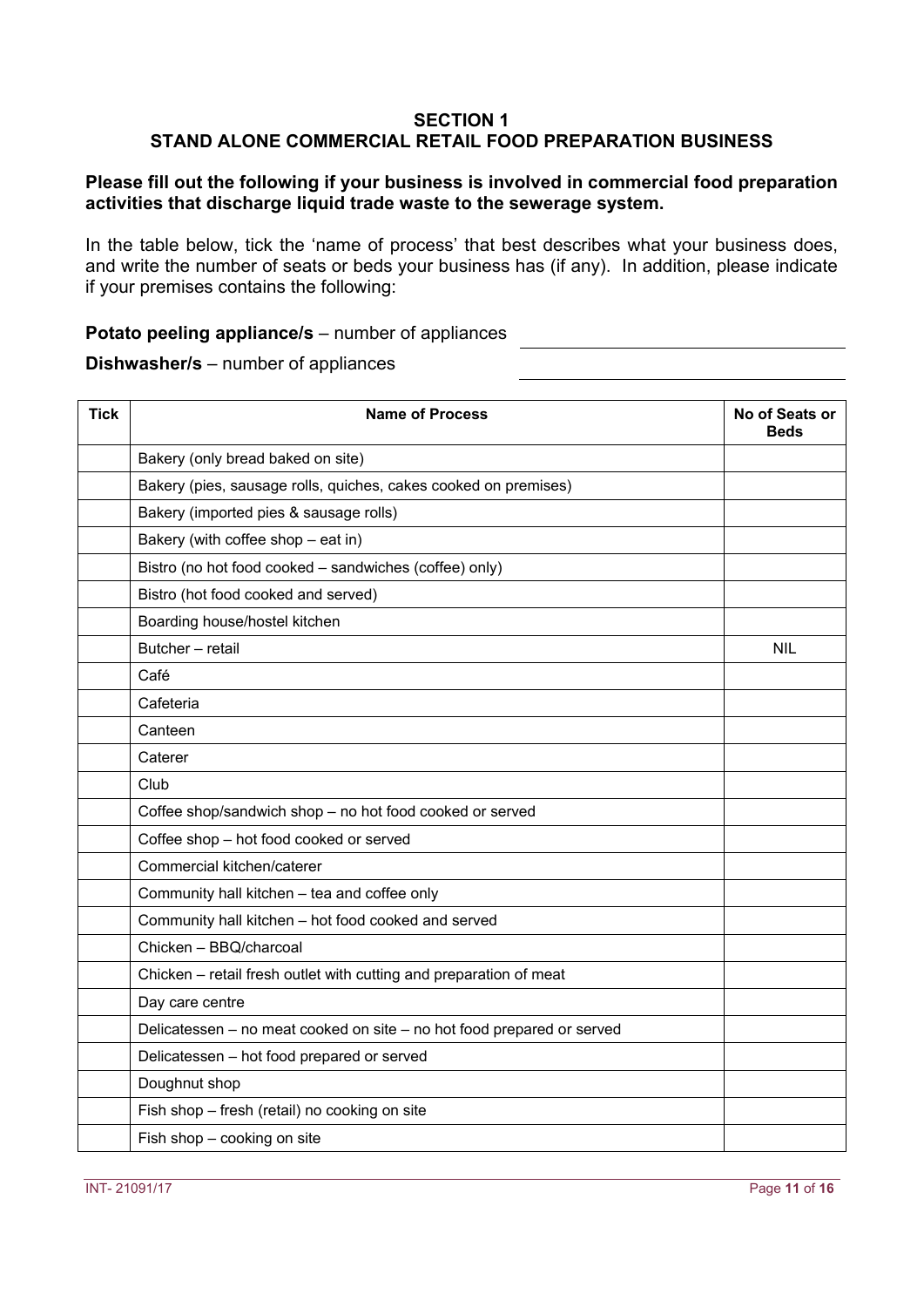| <b>Tick</b> | <b>Name of Process</b>                                                                                                                | No of Seats or<br><b>Beds</b> |
|-------------|---------------------------------------------------------------------------------------------------------------------------------------|-------------------------------|
|             | Food caravan                                                                                                                          | <b>NIL</b>                    |
|             | Fruit and vegetable market (retail)                                                                                                   | <b>NIL</b>                    |
|             | <b>Function centre</b>                                                                                                                |                               |
|             | Garbage bin cleaning - within commercial premises, ie hotel/restaurant                                                                | <b>NIL</b>                    |
|             | Hostel                                                                                                                                |                               |
|             | Hotel bistro                                                                                                                          |                               |
|             | Hotel restaurant                                                                                                                      |                               |
|             | Hotel snack bar                                                                                                                       |                               |
|             | Hot bread shop                                                                                                                        |                               |
|             | Ice cream parlour                                                                                                                     |                               |
|             | Ice cream parlour with hot food take away                                                                                             |                               |
|             | Juice bar - no hot food prepared or served                                                                                            |                               |
|             | Juice bar - hot food prepared or served                                                                                               |                               |
|             | Loading dock - fruit and vegetable                                                                                                    |                               |
|             | Mixed business (minimal hot food)                                                                                                     |                               |
|             | Motel kitchen/restaurant                                                                                                              |                               |
|             | Nightclub                                                                                                                             |                               |
|             | Nursing home kitchen                                                                                                                  |                               |
|             | Patisserie - croissants and muffins                                                                                                   |                               |
|             | Pie shop (with or without pastry)                                                                                                     |                               |
|             | Pizza home delivery/take away only                                                                                                    | <b>NIL</b>                    |
|             | Pizza cooking/reheating (no preparation or washing up on site, pizza heated in retail<br>container and sold for consumption off site) |                               |
|             | Pizzeria                                                                                                                              |                               |
|             | Pizza restaurant                                                                                                                      |                               |
|             | Restaurant                                                                                                                            |                               |
|             | Salad bar - no cooking                                                                                                                |                               |
|             | Salad bar - cooking                                                                                                                   |                               |
|             | Sandwich bar/coffee lounge - no cooking                                                                                               |                               |
|             | Sandwich bar/coffee lounge - cooking                                                                                                  |                               |
|             | Seafoods - no hot food cooking                                                                                                        |                               |
|             | Seafoods - hot food cooking                                                                                                           |                               |
|             | Supermarket - incorporating butcher                                                                                                   | <b>NIL</b>                    |
|             | Take away - fish and chips, BBQ chicken, hamburgers                                                                                   |                               |
|             | Take away - no hot food                                                                                                               |                               |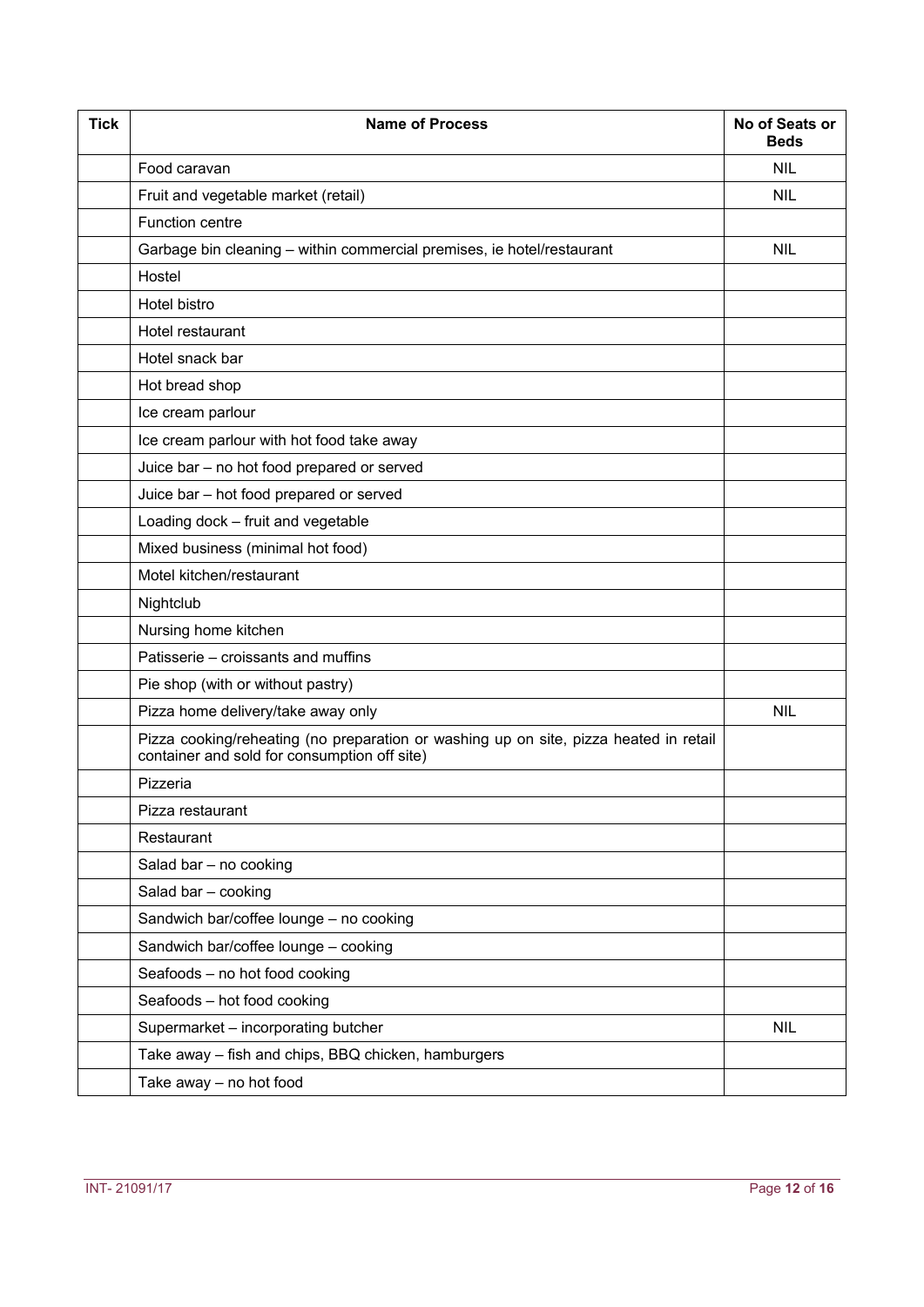#### **SECTION 2 MECHANICAL REPAIRERS**

**Please fill out the following if your business is involved in mechanical repair processes (and other services related to motorised equipment processes) that discharge liquid trade waste to the sewerage system.** 

In the lists below, tick the 'business type' or 'processes' that best describe what your business does. Note that there is an additional list at the end for 'associated processes' eg take away food at a service station.

| <b>BUSINESS TYPE</b>                                                        | <b>TICK</b> |
|-----------------------------------------------------------------------------|-------------|
| Airport terminal                                                            |             |
| Bus/coach depot                                                             |             |
| Car detailer                                                                |             |
| Car/truck dealership service centre                                         |             |
| Car importation premises (dewaxing only)                                    |             |
| Construction equipment maintenance (ie earthmoving equipment and/or cranes) |             |
| Equipment hire premises                                                     |             |
| Fleet vehicle operations                                                    |             |
| <b>Forklift maintenance</b>                                                 |             |
| Garbage truck washing                                                       |             |
| Lawnmower repairer                                                          |             |
| Motorbike mechanical repairer                                               |             |
| Motor boat mechanical repairer                                              |             |
| Motor wrecker                                                               |             |
| Service station                                                             |             |
| Stand alone mechanical workshop                                             |             |
| Train washing facility                                                      |             |
| <b>Transport depot</b>                                                      |             |
| Other, please specify                                                       |             |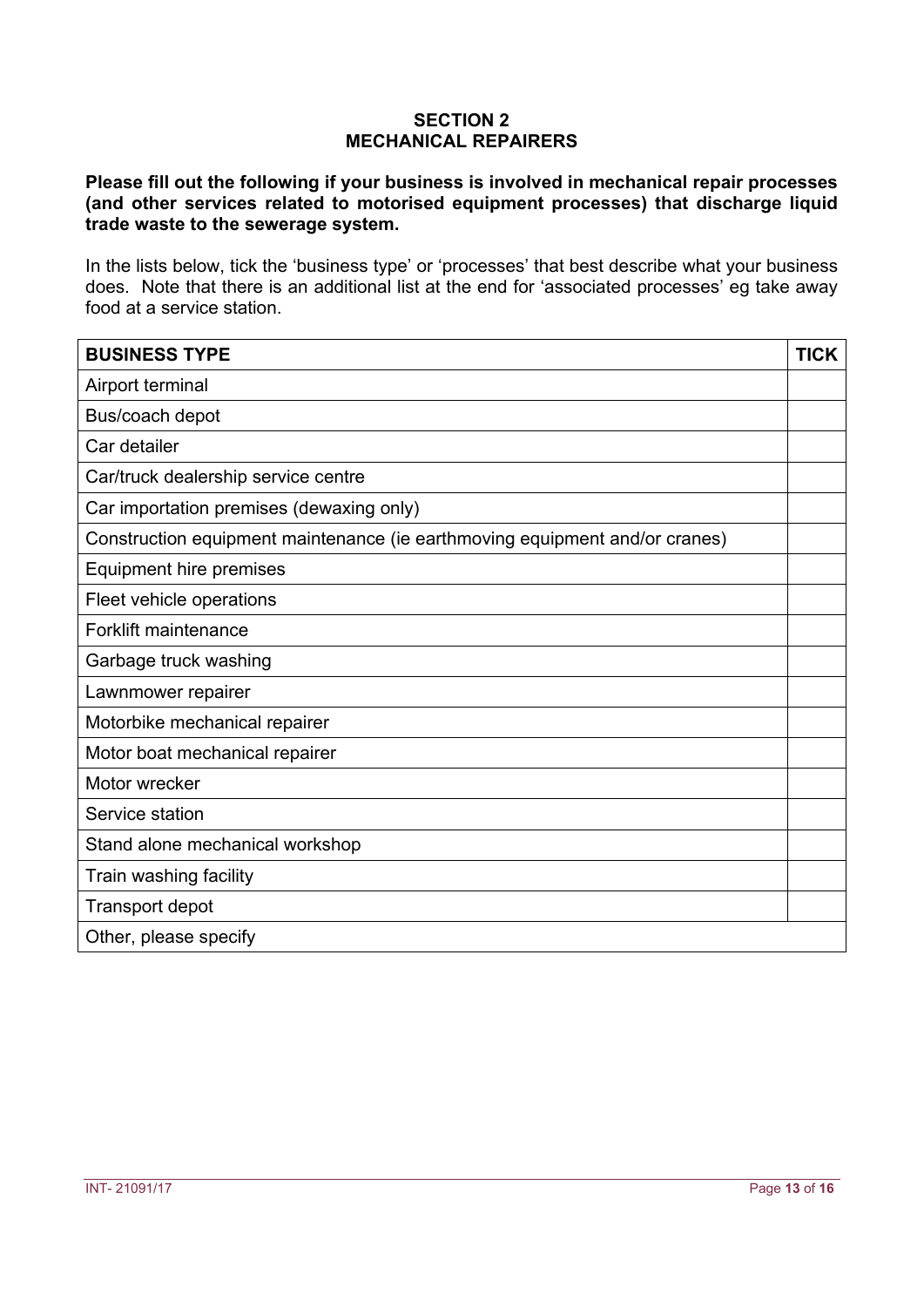| <b>Mechanical Workshop</b>                                              | TICK |
|-------------------------------------------------------------------------|------|
| Parts washing with water                                                |      |
| Floor washing                                                           |      |
| Drainage and flushing of radiator coolant (not permitted for discharge) |      |
| Parts washing with solvents (not permitted for discharge)               |      |
| Radiator repairs                                                        |      |
| Automobile dismantling (ie motor wrecker)                               |      |
| Cleaning of engine blocks and engine heads in chemical baths            |      |
| Engine/gearbox reconditioner (sent off site)                            |      |
| Engine/gearbox reconditioner (carried out on site)                      |      |

| <b>Repairing Car Bodies</b> | <b>TICK</b> |
|-----------------------------|-------------|
| Panel beating               |             |
| Wet rubbing                 |             |
| Spray painting              |             |

| <b>Washing and Detailing</b>                                                                                                                                                         | TICK |
|--------------------------------------------------------------------------------------------------------------------------------------------------------------------------------------|------|
| Tunnel type (external body only)                                                                                                                                                     |      |
| Wand type (external body only)                                                                                                                                                       |      |
| Washing by hand (external body only)                                                                                                                                                 |      |
| Degreasing of engine and washing                                                                                                                                                     |      |
| Internal washing of meat vans or truck underbodies                                                                                                                                   |      |
| External truck washing                                                                                                                                                               |      |
| Internal washing of tankers                                                                                                                                                          |      |
| Forecourt washing (service station)                                                                                                                                                  |      |
| Open area washing (considered only under special circumstances. Applicant must supply<br>reasons why roofing is not possible, and must include the details of a first flush system). |      |

# **ASSOCIATED ACTIVITIES/BUSINESSES**

Some premises have associated processes generating liquid trade waste. In addition to the above, does your premises have any of the following processes?

- Restaurant (number of seats?)
- Take away food bar (number of seats?)
- Service Station forecourt food caravan(s)
- Boiler blowdown (steam supply for internal washing of tankers)
- Chemical toilet disposal (for intercity coaches/buses)
- Other trade wastewater process (please specify)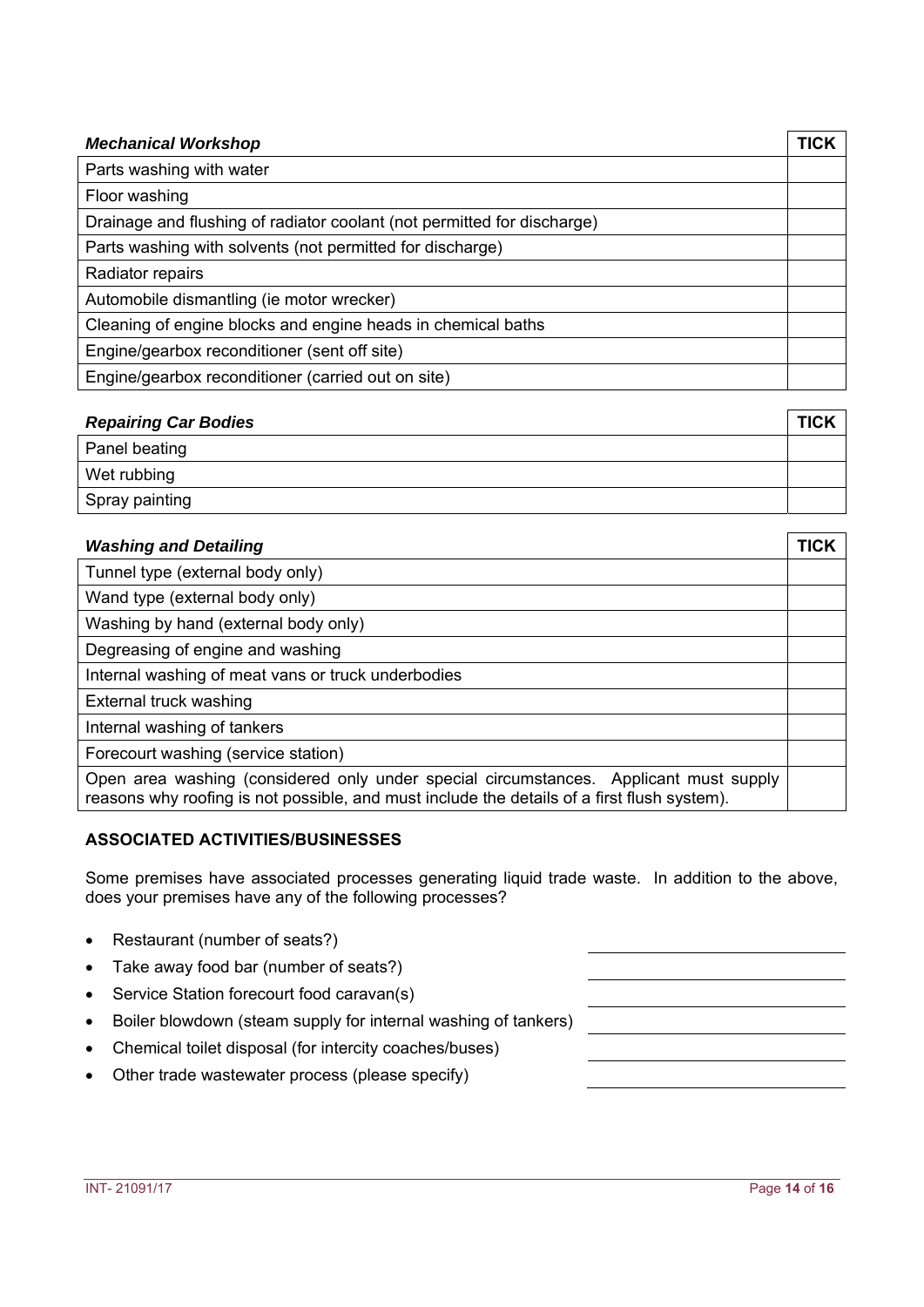### **SECTION 3 LABORATORY**

# **Please fill out the following if your business has a laboratory that discharges liquid trade waste to the sewerage system.**

In the list below, tick the 'business type' that best describes your business.

| <b>BUSINESS TYPE</b>                             | <b>TICK</b> |
|--------------------------------------------------|-------------|
| Agricultural research centre laboratory          |             |
| Agricultural research (herbicides) laboratory    |             |
| Analytical laboratory                            |             |
| Animal health (parasitology) laboratory          |             |
| Autopsy laboratory                               |             |
| Chemical (pesticides) laboratory                 |             |
| <b>Clinical laboratory</b>                       |             |
| Dental laboratory                                |             |
| Film (movies) laboratory                         |             |
| <b>Hospital laboratory</b>                       |             |
| Nuclear medicine laboratory                      |             |
| Pathology laboratory                             |             |
| Pharmaceutical laboratory                        |             |
| Photographic laboratory                          |             |
| Police crime scene unit laboratory               |             |
| Business that uses radioisotope                  |             |
| School domestic (home) science laboratory        |             |
| School science laboratory                        |             |
| Soil testing laboratory                          |             |
| Tertiary institution laboratory (please specify) |             |
| Veterinary research laboratory                   |             |
| Workplace laboratory                             |             |
| Xray laboratory (radiology)                      |             |
| Other, please specify                            |             |